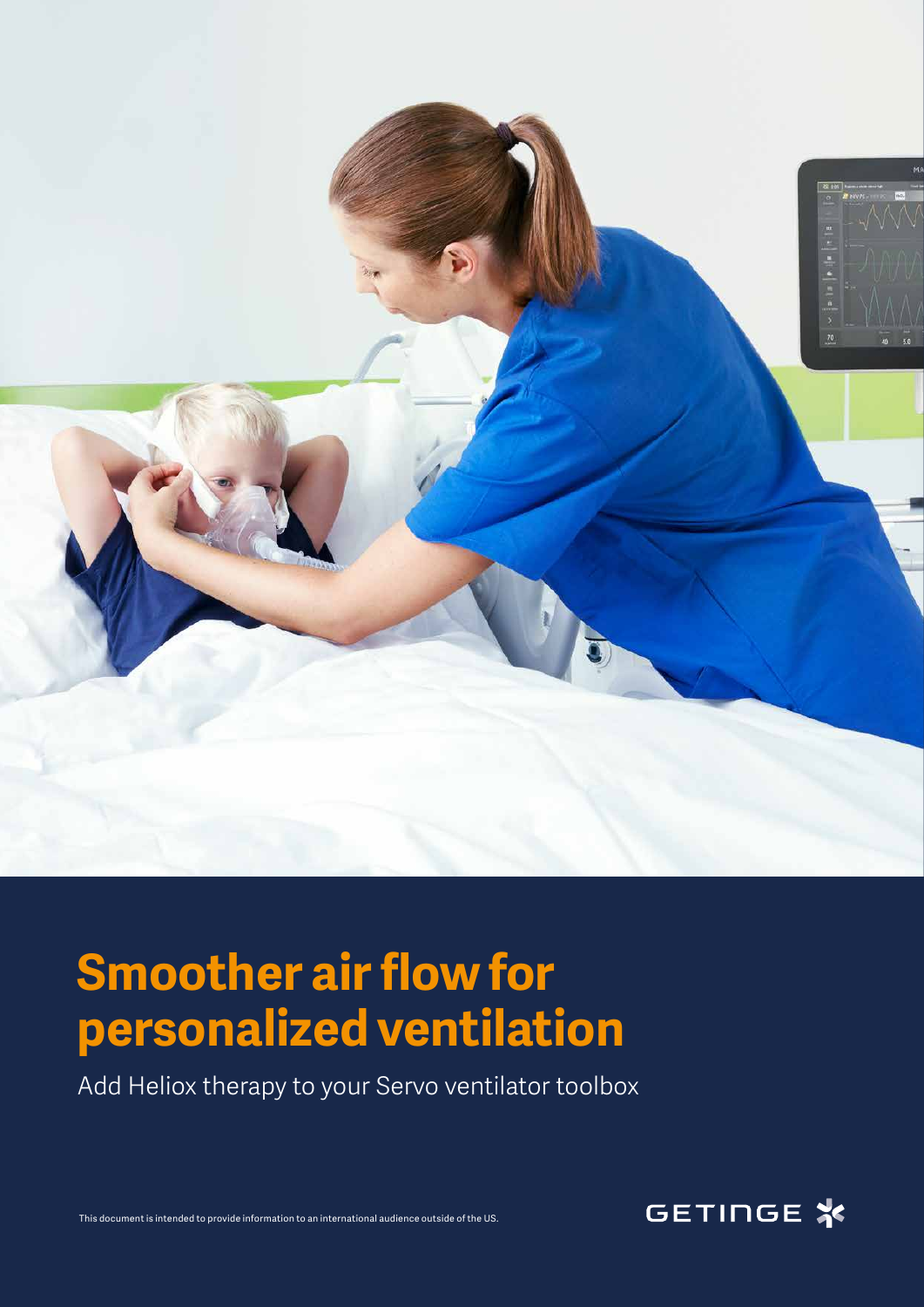# **More options to personalize the flow.**

ICU professionals using Servo ventilators often tell us they value additions of new therapy options that are safe, easy to use and support advanced personalized ventilation. One example is obstructive lung diseases, such as exacerbated asthma, bronchiolitis or COPD, where additional targeted support may be required.



# **Helping patients breathe easier**

To help these patients breathe easier, you now have the option to get Heliox therapy on selected Servo ventilators. Heliox is a mixture of helium and oxygen that, due to its low density, facilitates laminar flow and minimizes airway pressure. This helps reduce the work of breathing (WoB) of patients with obstructed airways, such as those with asthma or chronic obstructive pulmonary disease (COPD).<sup>3</sup>

# **Wide-ranging and safe use**

Heliox therapy can be used on a wide range of patients – from newborns to adults and for all invasive and non-invasive ventilation (NIV) modes, as well as in High Flow therapy. In combination with the integrated Aerogen nebulizer, it is often used as an adjuvant treatment while waiting for the onset of conventional pharmacological treatments.

# **Examples of clinical benefits include:**

- **Reduction of airway resistance** Heliox reduces air flow resistance within the bronchial tree in patients with obstructive lung disease.<sup>1, 2, 3</sup>
- **Reduction in the work of breathing** The low density of Heliox improves expiratory flow and decreases resistive work of breathing by converting density dependent turbulent air flow within the airways to laminar flow.<sup>3</sup>
- **Improved delivery of nebulized drugs** Heliox improves aerosol deposition, with up to 50% more drug delivered, primarily because helium's density is lower than air or oxygen. The lower density means less gas turbulence and less aerosol-particle-impaction loss in the tubing and patient airways.<sup>2, 4, 5, 6</sup>

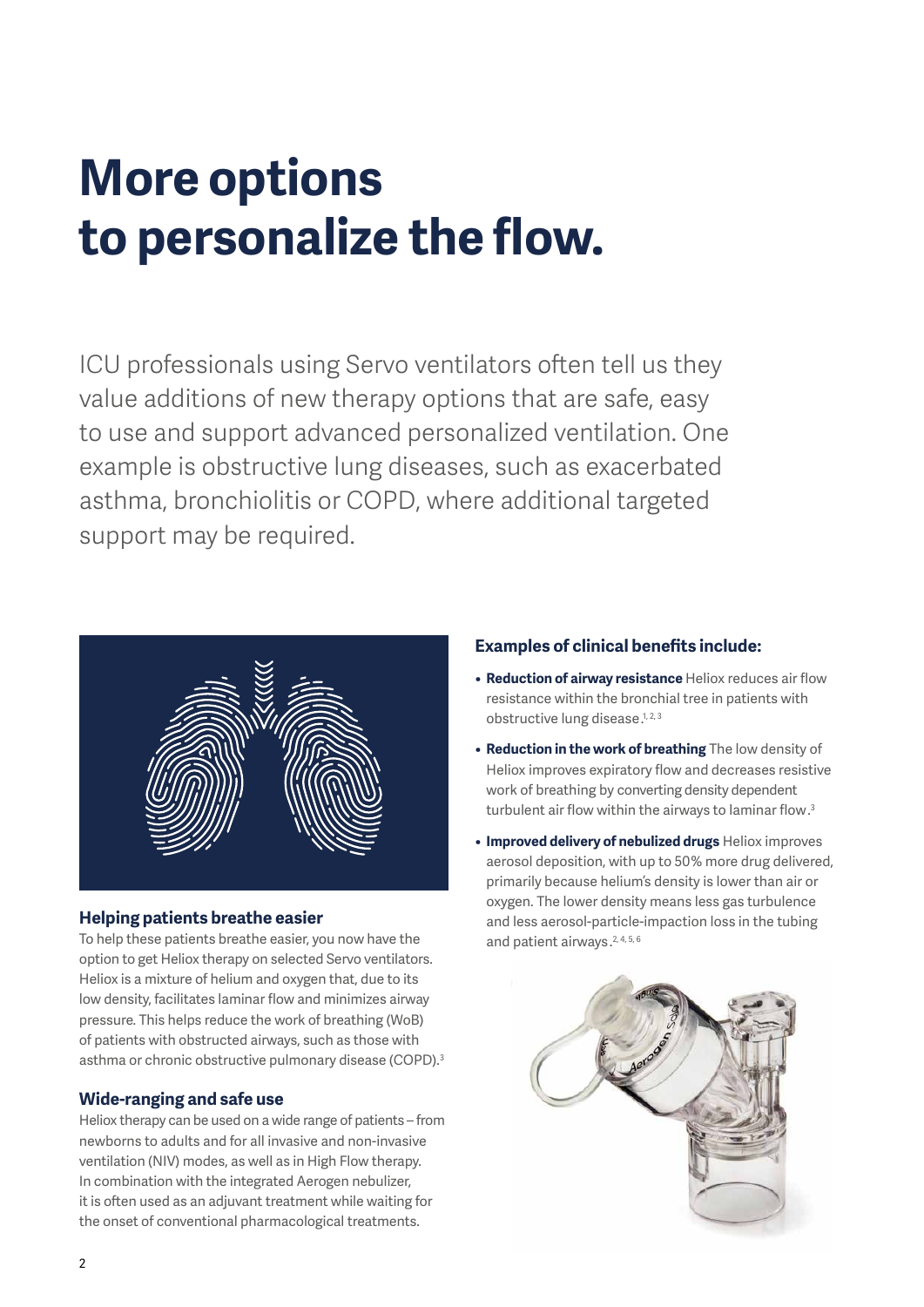

*The Heliox option is available on Servo-u, Servo-u MR and Servo-n\* ventilators.*



# **Adjunctive therapy for 70 years**

Over the past 70 years, Heliox has been used as adjunctive therapy to overcome airflow-obstruction disorders, and been proven to be a safe therapy. Its low density makes it more fluid under conditions or turbulence, promoting a more laminar flow and helping patients to breathe more easily.

# **New personalized therapy option**

The Heliox option can be integrated into your Servo ventilators to provide you with even more therapy options for more personalized ventilation. You can quickly and easily switch between air and Heliox during ventilation without going to standby, saving time and improving comfort for the patient.



#### **Safe, reliable and easy to use**

When switching gas from air and O2 to Heliox and back, volume and CO<sub>2</sub> monitoring as well as flow delivery are adjusted automatically by the ventilator's Automatic Gas Identification. Heliox delivery is

confirmed by the presence of the "HeO $2$ " symbol on the screen. O<sub>2</sub> concentration is easily adjusted between 21% – 100% and information texts facilitate Heliox administration in every mode.

#### **Cost-efficient approach**

Your ability to wean patients with more options will support a better clinical result. In addition, the low gas consumption of Servo ventilators makes Heliox therapy cost effective to use. The Heliox therapy, can be added to your Servo-u, Servo-u MR or Servo-n\* ventilators.

#### **Key benefits of Heliox with Servo**

- Minimizes airway resistance due to laminar flow
- Cost-efficient due to low gas consumption
- Can be combined with all ventilation modes, from invasive to NIV, High Flow therapy and nebulization
- Quick and easy to switch from Heliox to air and back during ventilation
- Adjustable  $O_2$  concentration, 21% 100%

\* Not available in the neonatal patient category